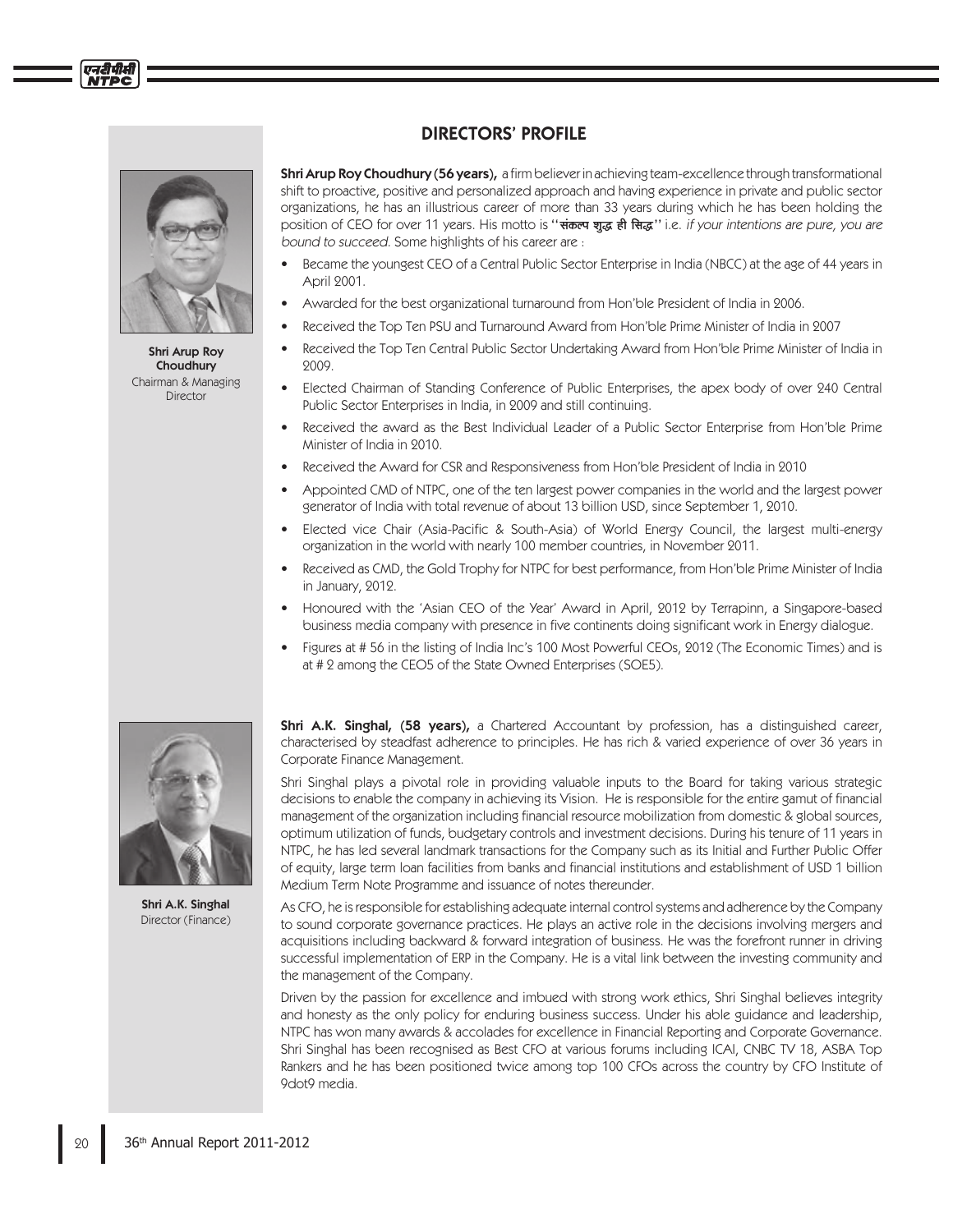

Shri I.J. Kapoor Director (Commercial)



Shri B.P. Singh Director (Projects)



Shri S.P. Singh Director (Human Resourses)



Shri N.N. Misra Director (Operations)

**Shri I.J. Kapoor, (56 years), is a Graduate in Mechanical Engineering and Masters in Business Administration** (Marketing). He joined NTPC in 1978. He has a rich and varied experience of over 33 years in the areas of Commercial, Engineering, Contracts & Materials Management, Consultancy, Cost Engineering, Project Services, Quality Assurance & Inspection and Power Station Management. Prior to his elevation as Director (Commercial), he was Regional Executive Director (National Capital), NTPC, responsible for operational management of generating capacity along with project implementation activities. As Director (Commercial), he is responsible for formulation & implementation of policies & strategies to ensure marketing of NTPC's entire electrical output, appropriate pricing from regulatory authority and entire payment realization from customers, thereby generating adequate internal resources for the company to meet the future challenge of capacity addition. In addition, he is the Director In- charge of Consultancy and Business Development activities. He is also part time Chairman on the Board of Aravali Power Company Private Limited (1,500 MW) & National Power Exchange Ltd. and part-time Director on the Board of PTC India Limited, Meja Urja Nigam Private Limited (1,320 MW), NTPC-BHEL Power Projects Private Limited and NTPC Vidyut Vyapar Nigam Limited. He is a Fellow of Institution of Engineers, India and Senior Member, IEEE, USA.

Shri B.P. Singh, (59 years), is a Graduate in Mining Engineering from ISM, Dhanbad. He started his career in 1974 in coal mining sector with Indian Iron & Steel Company and subsequently joined Bharat Coking Coal Ltd. He has over 38 years rich and vast experience both in coal as well as power sector. He joined NTPC Ltd. in 1981 and worked in various capacities in the areas of Fuel Management, Coal Mining & Coal Washery. He played the pivotal role in formulation of NTPC's overall strategy for fuel security and has been instrumental in acquisition and development of fuel assets, etc. Besides representing NTPC in various committees set up by Govt. of India on Integrated Coal Policy, fuels for Power Generation, Pricing of Coal, Techno-economics of using washed coal, he has also been part of various Govt. teams & missions like U.K. Trade Mission, Indo–Australia Joint Working Group on Energy & Minerals, etc. He is the Chairman of Bhartiya Rail Bijlee Company Limited. He is also representing NTPC on the board of BF-NTPC Energy Systems Ltd., Trincomalee Power Company Limited (A JV of NTPC Limited and CEB, Srilanka) and NTPC Hydro Limited. He is 'Expert Member' on Research Council of "Central Institute of Mining & Fuel Research (CIMFR)" and representing NTPC as member of the Board of Governors of National Institute of Rock Mechanics and Construction Industry Development Council. He is Fellow member of Indian Institute of Plant Engineers, Delhi Chapter. He joined NTPC Board as Director (Projects) in Aug, 2009. As Director (Projects), he is responsible for all the activities relating to Project Planning, Execution and Implementation.

Shri S.P. Singh, (59 years), is a graduate in Electrical Engineering from Madhav Institute of Technology and Science, JIWAJI University, Gwalior having completed his schooling from prestigious Colvin Taluqdar's College, Lucknow. He started his career in BHEL in 1975 as Engineer Trainee and worked for 9 years at BHEL, Hardwar in the Turbogenerator Design Department. Shri Singh joined NTPC in 1984 and worked for more than 25 years in the Engineering Department, looking after various functions of Plant Engineering related Quality Assurance & Inspection, Project Layout Engineering, Project Engineering etc. He served as ED (Corporate Contracts & Materials) and Chief Executive Officer of NTPC Electric Supply Company Ltd. (a wholly owned subsidiary of NTPC). As Director (HR), Shri Singh is responsible for the entire Human Resource function of the organisation. He is also responsible for the Power Management Institute of NTPC and other corporate functions such as Industrial Safety, Resettlement & Rehabilitation, Corporate Social Responsibility, Medical Services and Corporate Security & Coordination. Also, Shri Singh is the Appellate Authority of NTPC under RTI Act, 2005.

Shri N.N. Misra, (58 years), graduated in Electrical Engineering with Honours from Regional Engineering College, Rourkela, in the year 1977. Shri Misra joined NTPC in 1977 as Executive Trainee (2<sup>nd</sup> Batch). He has experience of 34 years in NTPC out of which 28 years were in the Design Department looking after the various functions of Electrical Design and Project Engineering beginning with the first project of NTPC. He is actively associated with BIS. Shri Misra represents India in CIGRE (International Conference on Large High Voltage Electric System) for High voltage equipment and has contributed in many Study committees and Working groups of CIGRE. He was involved in selecting and successfully implementing the first 765KV sub-station of India at Sipat. He has a rich and varied experience having worked as Executive Director of National Capital Region, Executive Director looking after Corporate Contracts & Materials, Executive Director looking after Human Resources and lastly as Executive Director looking after Operation Services. Shri Misra represents NTPC as Part-time Director in a number of Joint Ventures and Subsidiaries of NTPC.

एनटीपीसी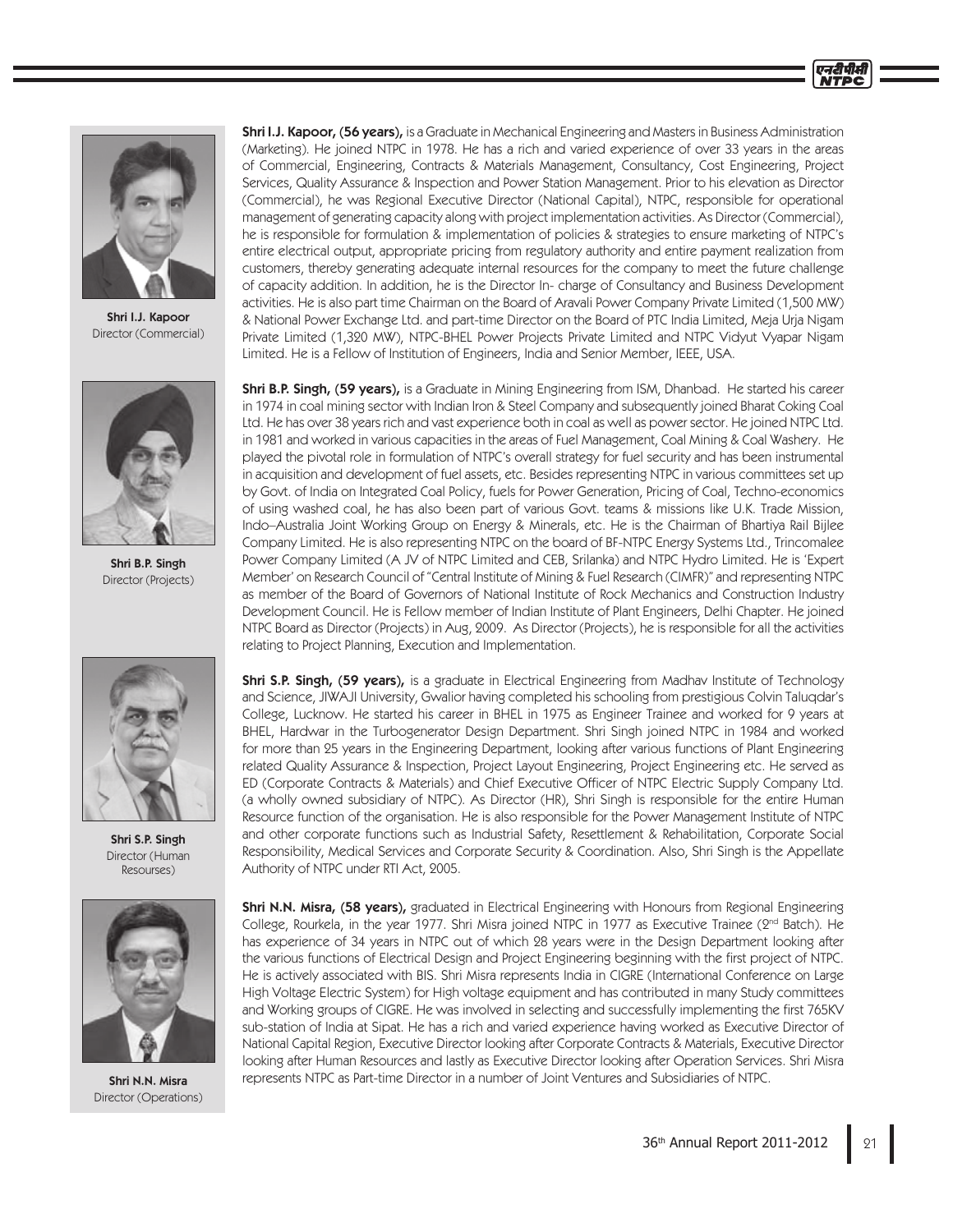



Shri A.K. Jha Director (Technical)



Shri I.C.P. Keshari Director (Govt. Nominee)



Shri Rakesh Jain Director (Govt. Nominee)



Dr. M. Govinda Rao Non Official Independent Director

Shri A.K. Jha, (55 years), Director (Technical) since 1<sup>st</sup> July 2012, is a graduate in Mechanical Engineering from BIT, Sindri, Ranchi University (1977) and has done LL.B. from Delhi University (1996). He joined NTPC in 1977 as Executive Trainee (2<sup>nd</sup> Batch) and was part of erection team which successfully commissioned 5X200MW capacity at NTPC's 1<sup>st</sup> project at Singrauli. He has rich and varied experience of 35 years in NTPC in the areas of Erection & Commissioning, Project Planning & Monitoring, Project Management, O&M, Commercial and Human Resource Management. Prior to this, he was Regional Executive Director (North) and was responsible for complete Operation & Maintenance of 5490MW capacity of Northern Region. In NTPC, he has experience in different areas including Executive Director (Project Planning & Monitoring) looking after planning and monitoring of entire capacity addition program of NTPC through Thermal, Hydro and Renewable Power Projects and development of Coal Blocks. As in-charge of HR functions in Kahalgaon, he had successfully handled the difficult IR situations during Stage-I of the Project.

Shri Jha is a certified 'B' level Project Manager IPMA and has represented NTPC in IPMA World Congress at London in year 2000 and in Rome in the year 2008.

Shri I.C.P. Keshari, (50 years), is a post graduate in History from Delhi University and an Indian Administrative Officer of Madhya Pradesh cadre. Prior to his current assignment of Joint Secretary, Ministry of Power, Shri Keshari was Private Secretary to Minister of Commerce & Industry, Government of India and has also held various administrative posts in the State of Madhya Pradesh and Chattisgarh including that of Secretary PWD, Secretary (Power) and Collector of three districts for almost nine years.

Shri Rakesh Jain, (55 years), holds Masters Degree in Physics from University of Delhi. He is an officer of Indian Audit & Accounts Service (1981). He is currently the Joint Secretary & Financial Adviser (JS&FA) in the Ministry of Power. He is also Government Nominee Director on the Board of Power Grid Corporation of India Limited under the administrative control of Ministry of Power. Before joining Ministry of Power, he held various important positions such as Director General (Accounts, Entitlement Complaints & Information System), Principal Director (Report States) - Office of Comptroller & Auditor General of India, Accountant General (AG) (Audit), Rajasthan, AG (AE-II) Madhya Pradesh, Principal Director (Commercial Audit), Ranchi and Principal Director of Audit, Embassy of India, Washington, USA.

Dr. M. Govinda Rao, (65 years), Ph.D. in Economics, is Director, National Institute of Public Finance and Policy, New Delhi. He is also a Member, Economic Advisory Council to the Prime Minister. His past positions include Director, Institute for Social and Economic Change, Bangalore and Fellow, Research School of Pacific and Asian Studies, Australian National University, Canberra, Australia. He is a member of Board of Governors of Institute of Economic Growth, New Delhi, Institute for Social and Economic Change, Bangalore, Madras School of Economics, Chennai and the local Board of Reserve Bank of India for the Southern Region. He is also a Member of Steering Committee for the South Asia Network of Economic Research (SANEI). His advisory role includes Member, Financial Sector Legislative Reforms Commission and Member, Group of Experts to advise the Finance Minister on G-20 matters. He has published 13 books and monographs on various aspects of Public Finance besides technical articles in a number of journals.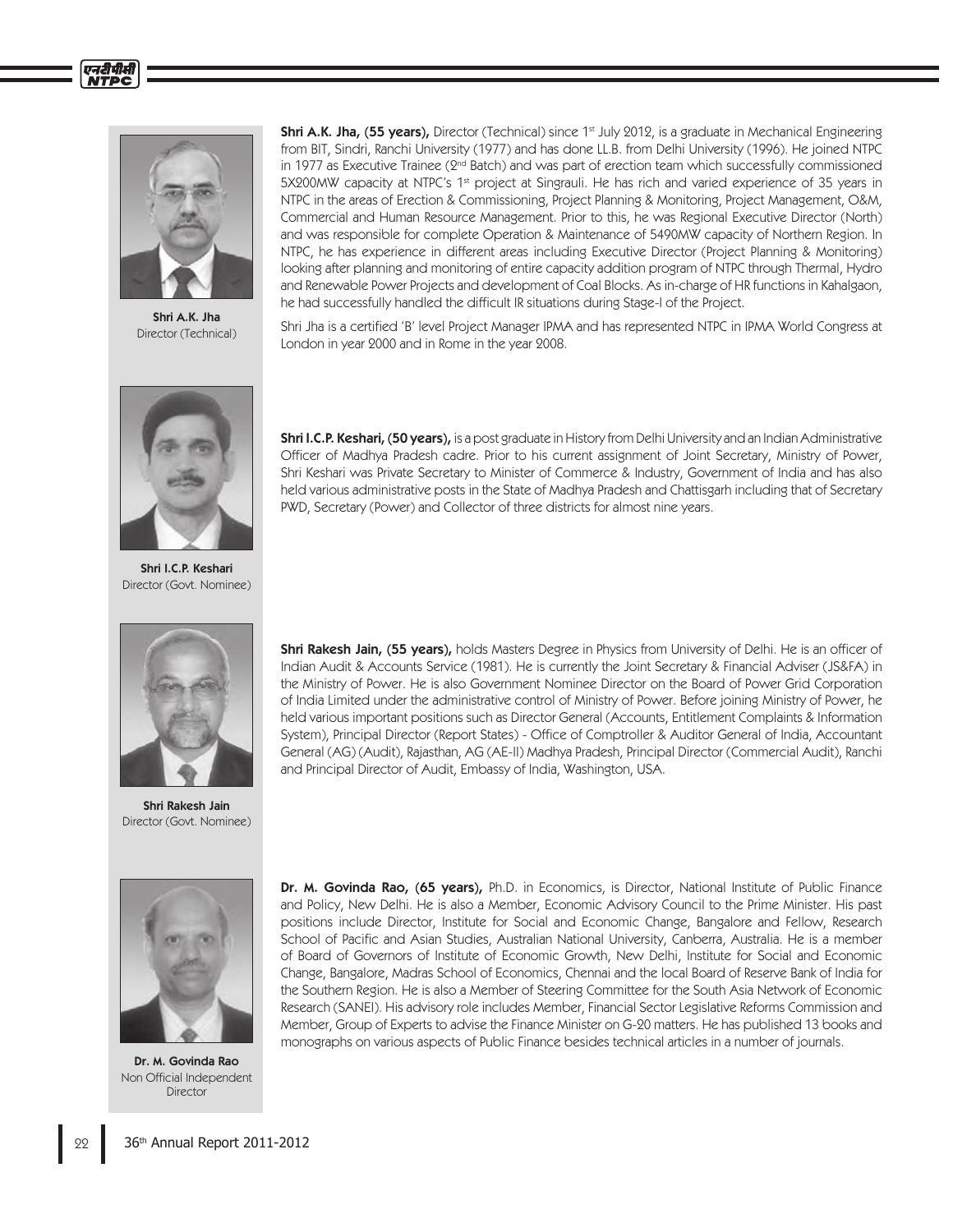

Shri S. B. Gosh Dastidar Non Official Independent Director



Shri Rajib Sekhar Sahoo Non Official Independent **Director** 



Shri Ajit M. Nimbalkar Non Official Independent Director



Shri S.R. Upadhyay Non Official Independent **Director** 

**Shri S.B. Gosh Dastidar, (65 years),** B.E. (Mech), is Former Member Traffic/ Railway Board (MT) & Ex-officio Secretary to Govt. of India, Ministry of Railways, New Delhi. Shri Dastidar joined the Indian Railway Traffic Service in 1969 after completing his Bachelor of Engineering (Mech.) from Calcutta University. During his distinguished career of almost four decades, Shri Dastidar oversaw the introduction of many new ideas and innovations in Railways. As Chairman of Container Corporation of India Ltd. (CONCOR), Indian Railways Catering & Tourism Corporation Ltd (IRCTC), Pipavav Railway Corporation Ltd. and Executive Committee of Canter for Railway Information System (CRIS), he has vast experience in area of Planning, Human Resource Development, Marketing, Project Management, Operations, Management, Finance and Industrial Relationship. Over 37 years of experience in Indian Railways, he held various prestigious posts including Member Traffic, General Manager, Chief Operational Manager, Divisional Railway Manager etc. He played a pivotal role in the Indian Railway.

He was awarded "Padam Shri" by Government of India for his outstanding contribution in Indian Railways.

Shri Rajib Sekhar Sahoo, (50 years), is a practicing Chartered Accountant born on 1st July, 1962. He qualified as CA in the year 1987. He is one of the Principal partner of M/s SRB & Associates, Chartered Accountants.

At present, he is Director in NTPC Limited, a Maharatna Company of Govt. of India, Hindustan Zinc Limited, THDC India Limited (Tehri Hydro Development Corporation India Limited) and Bank of Baroda appointed by the Appointment Committee of Cabinet, Govt. of India.

He is a member of Task Force on MoU Deptt. of Public Enterprise, Govt. of India for the year 2011-12 and 2012-13. He is a member of Sri Jagannath Temple Managing Committee, Puri appointed by Govt. of Odisha as an Independent Member. He is an Independent Trustee of Odisha Urban Infrastructure Development Fund (OUIDF) appointed by Govt. of Odisha. He is a member of Fee Structure Committee for Professional Educational Institutions of Odisha appointed as per the direction of Supreme Court of India chaired by a Retd. High Court Judge since 2007. He is the treasurer of The Indus Entrepreneur (TIE) having head quarter in Silicon Valley, USA.

He was Trustee in Paradip Port Trust from the year 2008-10. He was Director in Andhra Bank from July, 2008 to July,2011. During his tenure in Andhra Bank he was Chairman of the Audit Committee and Member of Risk Management Committee. He was the chairman of Indo-American Chamber of Commerce for the year 2008-10.

Shri Ajit M. Nimbalkar, (68 years), is a retired Indian Administrative Service Officer of 1967 Batch, Maharashtra Cadre. He is M.A. in Political Science & Public Administration. He has over 37 years of experience as IAS and has held several positions at the District, State and Central Levels. He worked in different fields which included sugar industry of Maharashtra, upliftment of Labour in State and Central Level, generation & distribution of power, gas distribution and infrastructure in Mumbai. He retired as Chief Secretary, Maharashtra in May 2004. Subsequently, after retirement, in order to utilise his services for infrastructure development, he was appointed as Advisor to the State Government from June 2004 to March 2005. From August 2005 and till August 2011, he served as the first Chairman of the newly enacted Maharashtra Water Resources Regulatory Authority, a qausi-judicial post.

Shri S.R. Upadhyay, (62 years), is B.Sc (Hons.) (Mining) from Indian School of Mines, Dhanbad. He has obtained 1st Class Mines Managership Certificate of Competency (Coal), 1975. He has retired as Chairman & Managing Director, Mahanadi Coalfields Limited. He has wide experience in the area of coal mining. He has contributed a lot in introducing systems of working and capacity utilisation through use of new and technology-savvy techniques. He was pioneer in making turnaround of productivity from stagnant or low productivity/ profits to highest ever production or huge profits. He has published papers on Use of Long Wall Method of work at shallow depth at Jhanra and on Dealing with fire in Long Wall face. He is recipient of Award of Excellence & Safety by Ministry of Coal presented by Vice President of India and D. D. Thakkar Gold Medal Award by Mining, Geological & Metrological Institute of India (MGMI). He is Independent Director on the Board of Northern Coalfields Limited and a consultant of Power Finance Corporation Consulting Limited. He is life Member of IMMA, MGMI and was also member of prestigious Board of Mining Examinations of the Director General of Mines Safety, GOI, while in service.

एनटी पीस